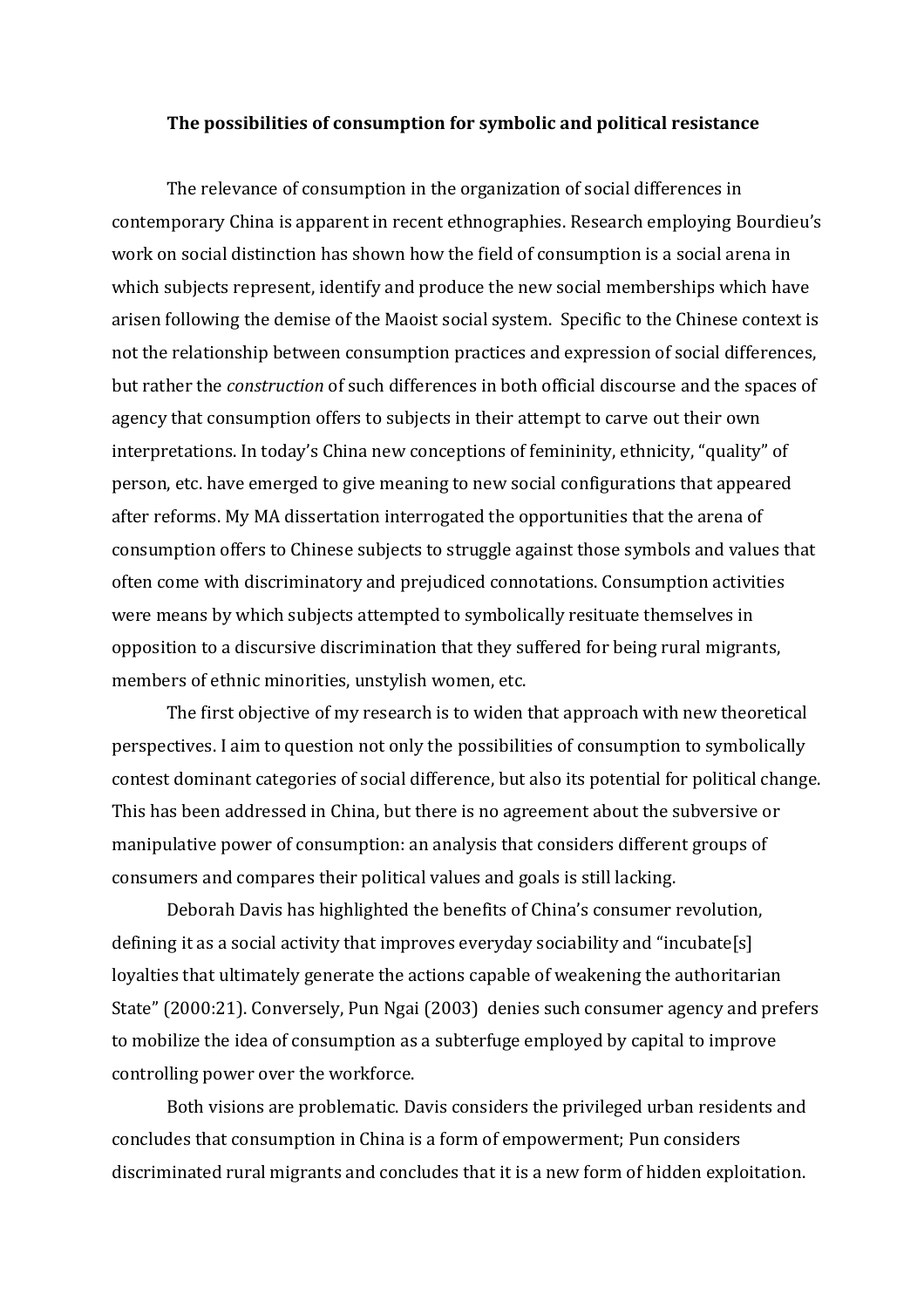The exploitation of the working class is not inconsistent with the empowerment of the emerging middle class: both are results of a political economy that discriminates against second-class citizens such as rural workers and privileges urban residents (Solinger, 1999).

I argued in my last work that consumption in China is neither *a priori* capable of subverting state power, nor is it a priori merely a new strategy to normalize subjects and reproduce social order. Its possibilities should be analyzed considering the use that specific groups and subjects make of it, depending on the resources they control according to their position in social structure. The development of consumption as a central social activity is part of a broader project implemented by the Party State to both sustain economic growth and create a privileged middle class that can guarantee a certain degree of social stability (Tomba, 2004; Anagnost, 2008). However, although consumption may not be immediately conducive to undermining the established order, its significance for subaltern subjects in creating spaces of self-expression should be taken more seriously. It makes sense to hypothesize a scenario in which groups of subjects created around symbols of consumption develop stronger identities, increasing their potential for dissidence and possibly evolving into political movements or calls for democratization. These possibilities should be explored to enrich the current debate.

## Social differences, consumption and political change

What is needed is a comparative analysis that considers the tastes, preferences and aspirations of various social groups and prove the political relevance of their consumption discourses and practices, in particular by verifying the presence of selfdefined identities that might convey dissident thoughts or, contrarily, mainstream ideologies that reproduce the social order.

First I will classify into categories the variegated universe of Chinese subjectconsumers (cf. Croll 2006), and second I will verify if the consumption practices of those groups or individuals reveal significant political ideas or even claims for change. Practices and contexts of consumption of some previously selected groups – such as migrant workers, private entrepreneurs, housewives, etc. – will be investigated to put forward my poststructuralist approach that both relates taste and preferences to the main socio-cultural groups, and recognizes the freedom of subjects to express their self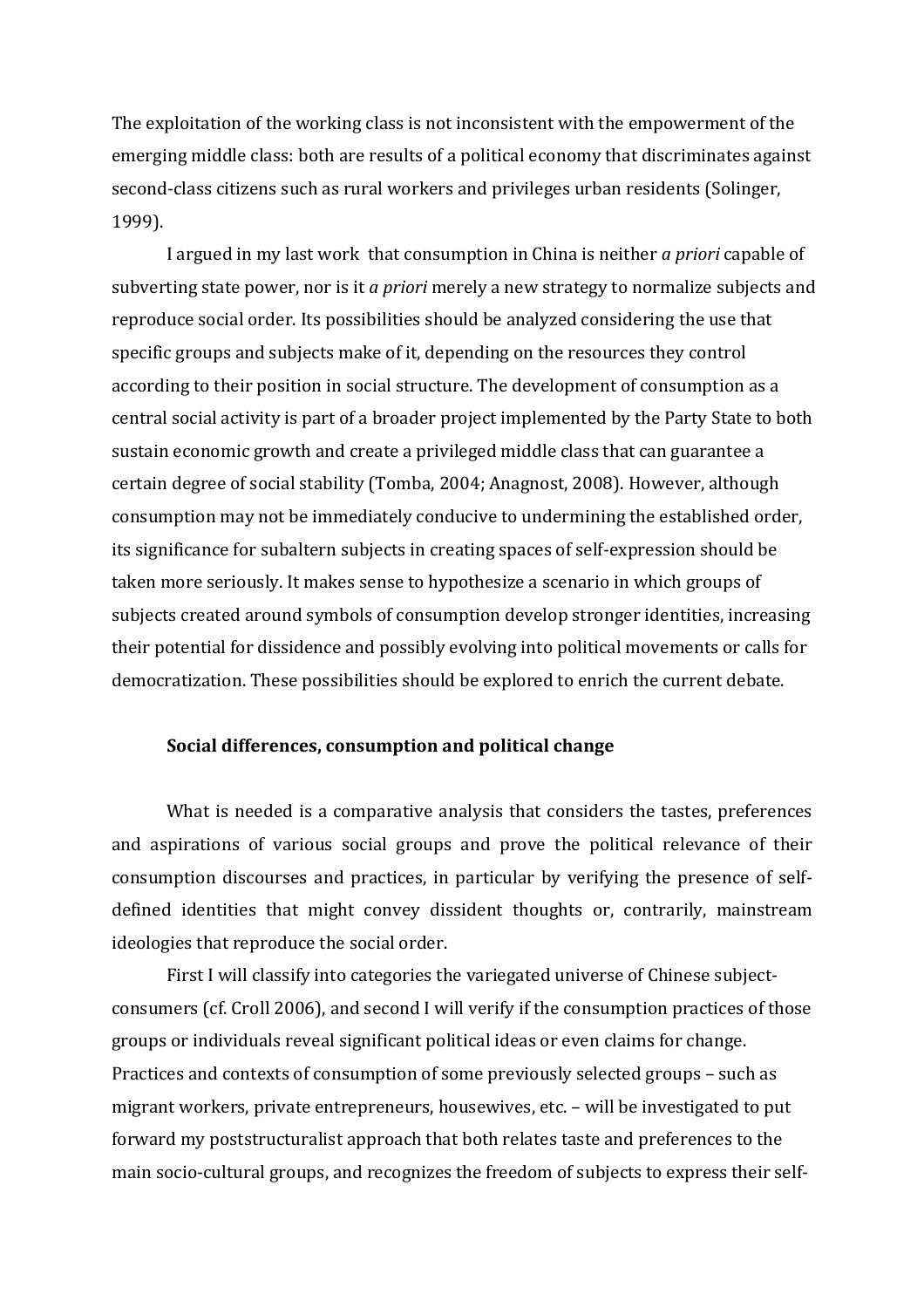defined narratives. The aim is to ascertain relationships between their social background, consumption-based affiliation and political attitude.

The main idea is to explore the hypothesis that certain lifestyles convey subversive political values and goals. My research aims to study political attitudes of China's emerging social groups, but instead of focusing on entrepreneurs (cf. Dickson 2003), I will target consumers, who in the act of purchasing, discussing and showing off goods, express specific political outlooks that might disclose claims for political change.

Is there any evidence in China's new social landscape of emerging groups or identities shaped around lifestyle or symbols of consumption? Are these consumptionbased groups developing collective political attitudes that might finally lead to political change? How is consumption's dissident potential related to subjects' socio-economic background and the inclusion/exclusion in/from the nation's growing prosperity?

I aim to clarify the role that social interaction in the field of consumption plays in this hypothetical surfacing of political consciousness. This is relevant to government policies, which have recently targeted the spending power of ordinary people. The successes and shortcomings of the CCP's commitment to "harmonizing" society by raising incomes might be investigated to reflect on the consensus or opposition that these policies are generating among subject-consumers.

## Existing literature and theoretical perspective

The approaches of Miller and de Certeau consider the possibility of consumption for empowerment and "tactics of resistance", and the approaches of Bourdieu and Baudrillard shed light on the social patterning of consumption and its manipulative power. To avoid the under-socialized idea of the consumer as a self-determining subject operating in a separate sphere of social action, I will suggest a poststructuralist analysis that has three aspects: it links consumption practices to the main social stratifications by investigating the structural forces that shape the variegated world of consumption; it recognizes the active role of subjects in the cultural process; and it envisages the possibility of raising consumption-related political awareness.

I will interrogate the adequacy of Western theories in China, an aspect that has been approached elsewhere, but that might be reconsidered here after collecting my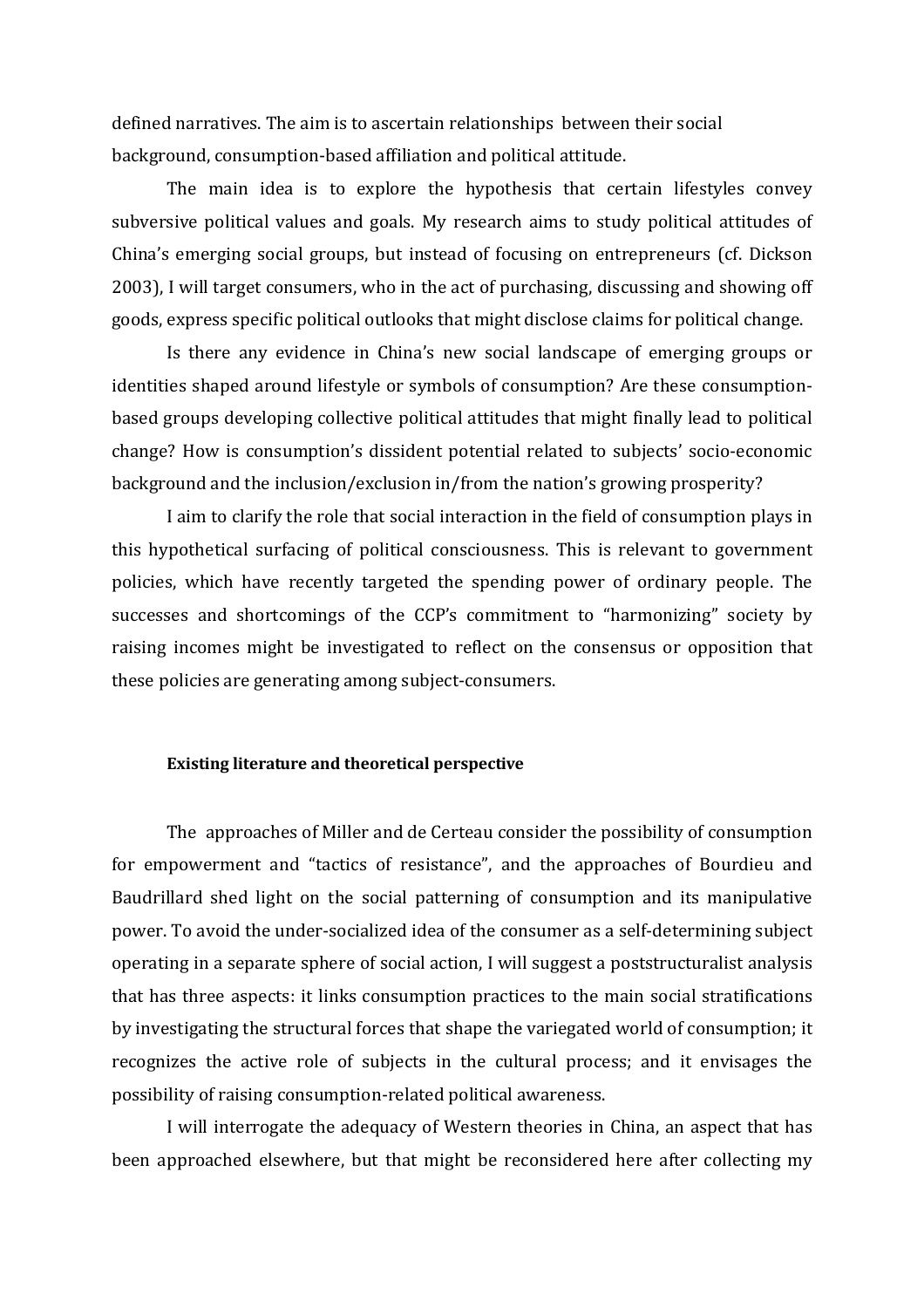ethnographic data, for example by assessing the actual potential of consumption for self-expression in the context of Chinese state-led consumerism.

# The fieldwork

The fieldwork will take place in Yiwu, Zhejiang Province, where I have already spent long periods. Yiwu is a city of 1.2 million people and is famous for its small commodity trade and vibrant free markets. Qualitative research employing interviews, participant-observation and maybe questionnaires will be carried out to ascertain regularities and correlations between certain consumption habits, socio-economic background, and political outlook. I will monitor the social life of groups and individuals, and observe contexts of consumption - such as superstores, clothes boutiques, sport centers - where those different groups interact. I will explore the correspondence between socio-cultural formations and consumption-based identities, in particular by focusing attention on the presence of discourses that might reveal dissident views or hegemonic ideologies. The subjects' access/exclusion to the world of consumer goods must be the standpoint to assess their affinity or divergence in respect of the party-state dominant discourse.

## Research Schedule and language training

The first year will be a preparatory year during which I will undertake research training, language training and designing the research. The second year I will conduct fieldwork in Yiwu. The third year will be dedicated to writing my thesis up back in Manchester.

### Bibliography

Anagnost, Ann (2008), From 'Class' to 'Social Strata': grasping the social totality in reform-era. China Third World Quarterly, 29, 3, 2008, 497–519.

Croll Elisabeth J. (2006), China's new consumers: social development and domestic demand, London: Routledge.

Davis, Deborah (2000), Introduction: A Revolution in Consumption, in Davis Deborah (ed.), The Consumer Revolution in Urban China, Berkeley: University of California Press.